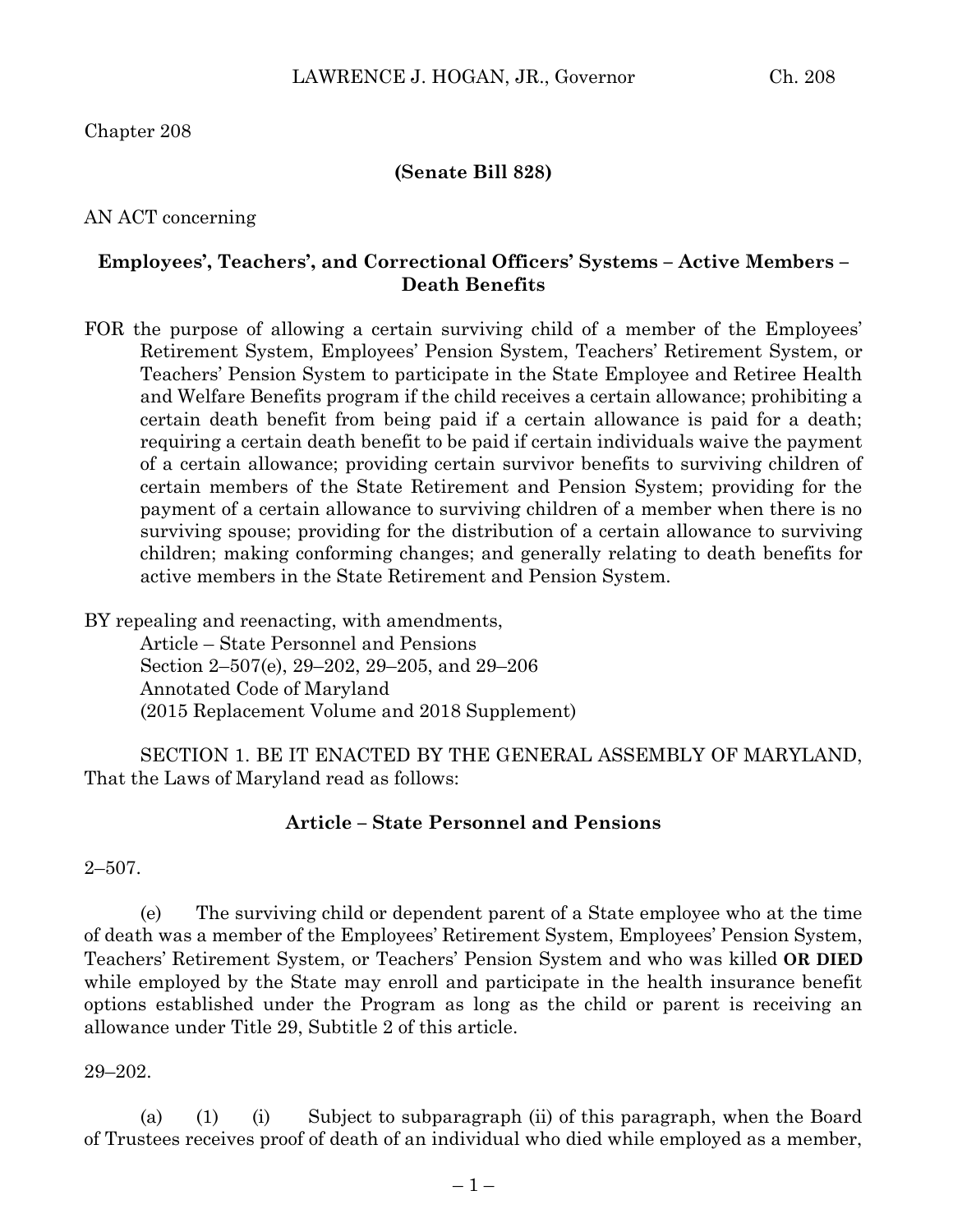the Board of Trustees shall pay to the designated beneficiary or, if there is no designated beneficiary, to the member's estate the amounts specified in this subsection.

(ii) If a member designates more than one beneficiary, on the death of the member, the Board of Trustees shall pay the amounts specified in this subsection in equal shares to each of the designated beneficiaries.

(2) Subject to paragraph (1) of this subsection, the Board of Trustees shall pay the member's accumulated contributions.

(3) Subject to paragraph (1) of this subsection, the Board of Trustees shall pay an amount equal to the member's annual earnable compensation at death if the member dies in the course of the performance of duty or the member has at least 1 year of eligibility service.

(b) (1) A death benefit under this section may not be paid for the death of a member of the State Police Retirement System if a special death benefit under § 29–204 of this subtitle is paid for that death.

(2) A death benefit under this section may not be paid for the death of a member of the Correctional Officers' Retirement System if a special death benefit under § 29–204.1 of this subtitle is paid for that death.

(3) A death benefit under this section may not be paid for the death of a member of the Employees' Retirement System, Employees' Pension System, Teachers' Retirement System, or Teachers' Pension System if a special death benefit under § 29–204.2 of this subtitle is paid for that death.

(4) A death benefit under this section may not be paid for the death of a member of the Law Enforcement Officers' Pension System if a special death benefit under § 29–203 of this subtitle is paid for that death.

# (5) **A DEATH BENEFIT UNDER THIS SECTION MAY NOT BE PAID FOR THE DEATH OF A MEMBER IF A RETIREMENT ALLOWANCE UNDER § 29–205 OR § 29–206 OF THIS SUBTITLE IS PAID FOR THAT DEATH.**

**(6) (I)** If all individuals who are eligible for a special death benefit under § 29–203, § 29–204, § 29–204.1, or § 29–204.2 elect to waive the payment of a special death benefit, a benefit shall be paid in accordance with subsection (a) of this section.

**(II) IF ALL INDIVIDUALS WHO ARE ELIGIBLE FOR AN ALLOWANCE UNDER § 29–205 OR § 29–206 OF THIS SUBTITLE ELECT TO WAIVE THE PAYMENT OF AN ALLOWANCE, A BENEFIT SHALL BE PAID IN ACCORDANCE WITH SUBSECTION (A) OF THIS SECTION.**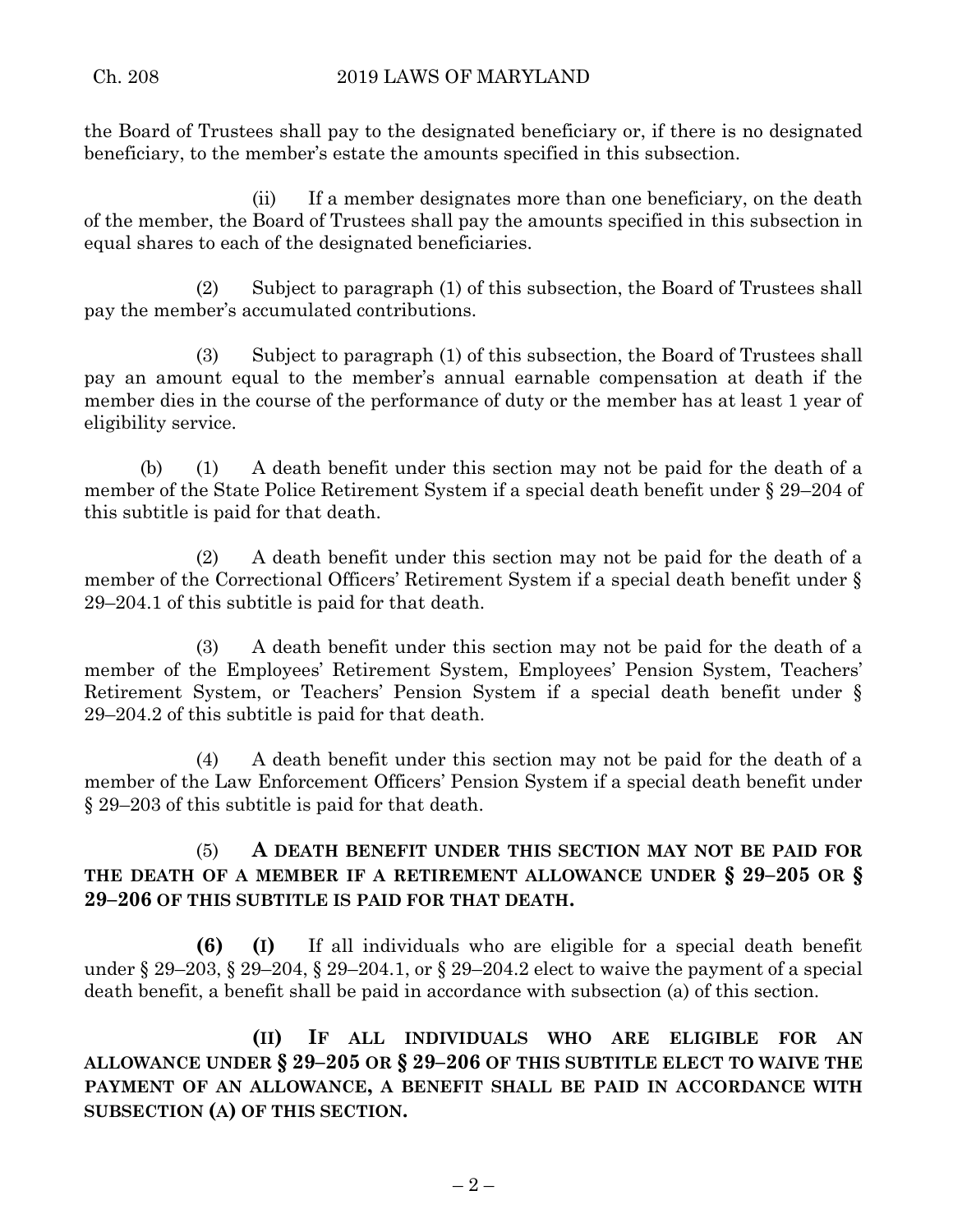(c) The Board of Trustees may provide the death benefit as group life insurance if the Board of Trustees finds that the designated beneficiaries would receive a more favorable tax treatment of the death benefit.

29–205.

(a) This section applies to **[**the surviving spouse of**]** an individual who died while employed as a member **[**of**]**:

(1) **(I) OF** the Correctional Officers' Retirement System;

**[**(2)**] (II) OF** the Employees' Retirement System;

**[**(3)**] (III) OF** the Local Fire and Police System, if the member had transferred from the Employees' Retirement System; or

- **[**(4)**] (IV) OF** the Teachers' Retirement System**; AND**
- **(2) (I) WHO WAS ELIGIBLE TO RETIRE; OR**

**(II) WHO WAS AT LEAST 55 YEARS OLD WITH AT LEAST 15 YEARS OF ELIGIBILITY SERVICE**.

(b) Except as provided in subsections (c) and (d) **(D) AND (E)** of this section, a **MEMBER'S** surviving spouse**, CHILD UNDER THE AGE OF 26 YEARS, OR DISABLED CHILD** may elect to receive one of the following**, IN ACCORDANCE WITH SUBSECTIONS (E) THROUGH (G) OF THIS SECTION**:

(1) the death benefit, under § 29–202 of this subtitle; or

(2) an allowance equal to the amount payable under Option 2 as described in § 21–403 of this article**[**, if:

- (i) the spouse is the sole primary designated beneficiary; and
- (ii) the member:
	- 1. was eligible to retire; or
- 2. was at least 55 years old with at least 15 years of eligibility

service**]**.

# **(C) (1) EXCEPT AS PROVIDED IN SUBSECTIONS (D) AND (E) OF THIS SECTION, WHEN THE BOARD OF TRUSTEES RECEIVES PROOF OF A DEATH OF A MEMBER DESCRIBED UNDER SUBSECTION (A) OF THIS SECTION AND THERE IS NO**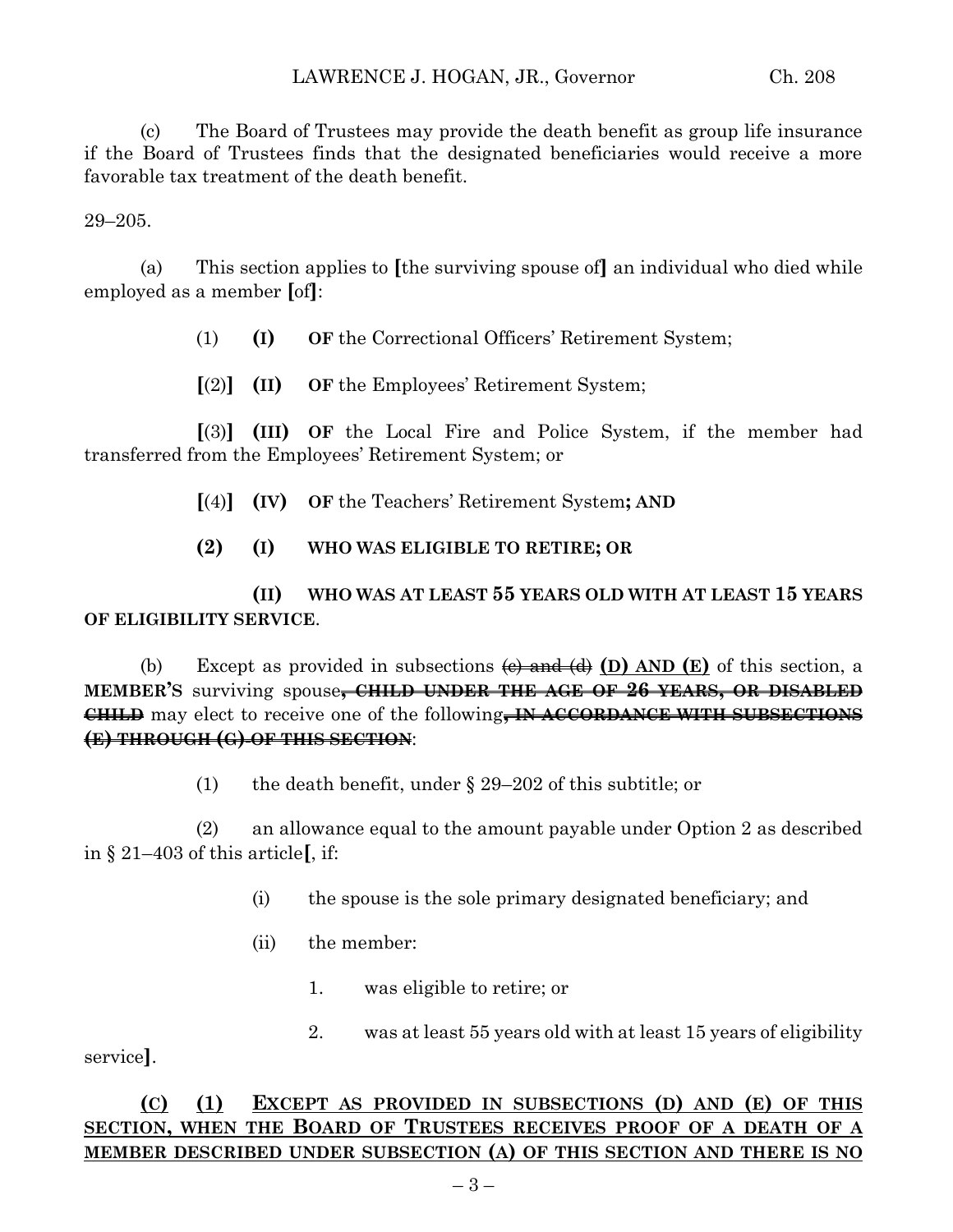**SURVIVING SPOUSE, A CHILD UNDER THE AGE OF 26 YEARS OR A DISABLED CHILD OF THE MEMBER MAY ELECT TO RECEIVE AN ALLOWANCE IN ACCORDANCE WITH THIS SUBSECTION.**

**(2) IF AN ELECTION IS MADE UNDER PARAGRAPH (1) OF THIS SUBSECTION, THE BOARD OF TRUSTEES SHALL PAY, IN ACCORDANCE WITH PARAGRAPH (3) OF THIS SUBSECTION, AN ALLOWANCE EQUAL TO 50% OF THE BASIC ALLOWANCE THE MEMBER WAS ELIGIBLE TO RECEIVE UNDER DIVISION II OF THIS ARTICLE TO ANY CHILDREN OF THE DECEASED MEMBER WHO ARE UNDER THE AGE OF 26 YEARS OR DISABLED, AS DEFINED UNDER § 72(M)(7) OF THE INTERNAL REVENUE CODE.**

**(3) (I) EXCEPT AS PROVIDED IN SUBPARAGRAPHS (II) AND (III) OF THIS PARAGRAPH, IF THE BOARD OF TRUSTEES PAYS AN ALLOWANCE UNDER THIS SUBSECTION TO MORE THAN ONE CHILD, THE BOARD OF TRUSTEES SHALL DIVIDE THE ALLOWANCE AMONG THE CHILDREN IN A MANNER THAT PROVIDES FOR PAYMENTS TO CONTINUE UNTIL:**

- **1. EACH CHILD HAS DIED; OR**
- **2. EACH CHILD BECOMES 26 YEARS OLD.**

**(II) NOTWITHSTANDING SUBPARAGRAPH (I)2 OF THIS PARAGRAPH, A SURVIVING CHILD WHO IS DISABLED SHALL CONTINUE TO RECEIVE AN ALLOWANCE UNDER SUBPARAGRAPH (I) OF THIS PARAGRAPH PAST THE AGE OF 26 YEARS, IF THE CHILD CONTINUES TO BE DISABLED.**

**(III) 1. IF A SURVIVING CHILD RECEIVING AN ALLOWANCE UNDER SUBPARAGRAPH (I) OF THIS PARAGRAPH IS DISABLED, AS DEFINED UNDER § 72(M)(7) OF THE INTERNAL REVENUE CODE, THE BOARD OF TRUSTEES SHALL PAY TO THE DISABLED SURVIVING CHILD AN ALLOWANCE EQUAL TO THE TOTAL OF THE ALLOWANCES PAID UNDER SUBPARAGRAPH (I) OF THIS PARAGRAPH AFTER:**

**A. ALL OTHER NONDISABLED SURVIVING CHILDREN HAVE DIED; OR**

**B. THE YOUNGEST NONDISABLED SURVIVING CHILD BECOMES 26 YEARS OLD.**

**2. IF MORE THAN ONE SURVIVING CHILD IS DISABLED, AS DEFINED UNDER § 72(M)(7) OF THE INTERNAL REVENUE CODE, THE RETIREMENT ALLOWANCE PAYABLE UNDER SUBSUBPARAGRAPH 1 OF THIS SUBPARAGRAPH SHALL BE DIVIDED EQUALLY AMONG THE DISABLED CHILDREN.**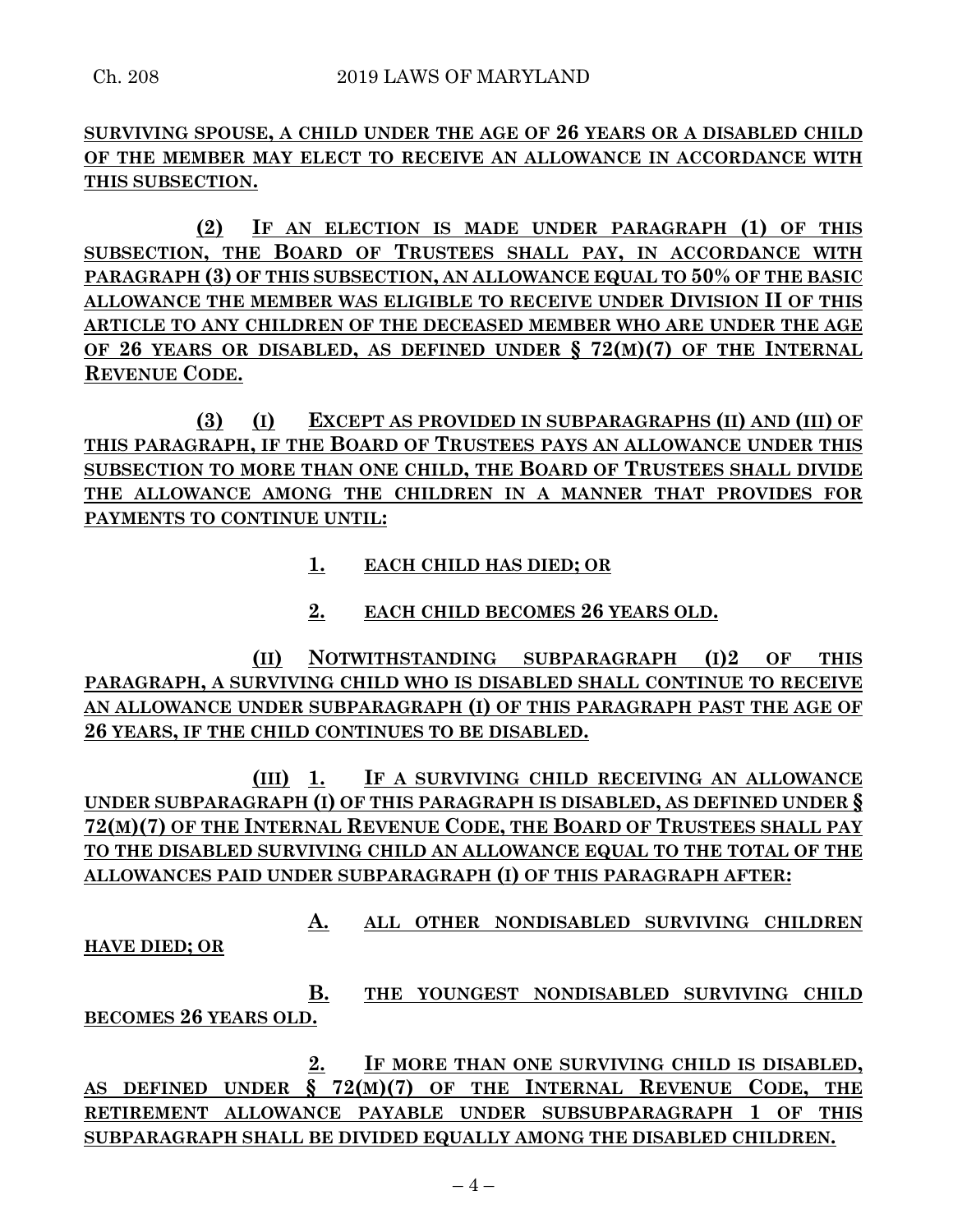# **(4) BEFORE THE PAYMENT OF AN ALLOWANCE UNDER THIS SUBSECTION, IF ALL INDIVIDUALS WHO ARE ELIGIBLE TO RECEIVE A DEATH BENEFIT UNDER THIS SUBSECTION ELECT TO WAIVE THE PAYMENT OF AN ALLOWANCE, A BENEFIT SHALL BE PAID IN ACCORDANCE WITH § 29–202(A) OF THIS SUBTITLE.**

 $\overline{A}(E)$  A death benefit under this section may not be paid for the death of a member of the Correctional Officers' Retirement System if a special death benefit under § 29–204.1 of this subtitle is payable or has been paid for that death.

(d) **(E)** A death benefit under this section may not be paid for the death of a member of the Employees' Retirement System or Teachers' Retirement System if a special death benefit under § 29–204.2 of this subtitle is payable or has been paid for that death.

**(E) WHEN THE BOARD OF TRUSTEES RECEIVES PROOF OF DEATH OF A MEMBER DESCRIBED UNDER SUBSECTION (A) OF THIS SECTION, AND AN ELECTION FOR AN ALLOWANCE IS MADE UNDER SUBSECTION (B) OF THIS SECTION, THE BOARD OF TRUSTEES SHALL PAY AN ALLOWANCE EQUAL TO THE AMOUNT PAYABLE UNDER OPTION 2 AS DESCRIBED IN § 21–403 OF THIS ARTICLE:**

**(1) TO THE SURVIVING SPOUSE; OR**

**(2) IF THERE IS NO SURVIVING SPOUSE, TO ANY CHILDREN OF THE DECEASED MEMBER WHO ARE UNDER THE AGE OF 26 YEARS OR DISABLED, AS DEFINED UNDER § 72(M)(7) OF THE INTERNAL REVENUE CODE, IN ACCORDANCE WITH SUBSECTION (F) OF THIS SECTION.**

**(F) (1) EXCEPT AS PROVIDED IN PARAGRAPHS (2) AND (3) OF THIS SUBSECTION, IF THE BOARD OF TRUSTEES PAYS AN ALLOWANCE UNDER THIS SECTION TO MORE THAN ONE CHILD, THE BOARD OF TRUSTEES SHALL DIVIDE THE ALLOWANCE AMONG THE CHILDREN IN A MANNER THAT PROVIDES FOR PAYMENTS TO CONTINUE UNTIL:**

- **(I) EACH CHILD HAS DIED; OR**
- **(II) EACH CHILD BECOMES 26 YEARS OLD.**

**(2) NOTWITHSTANDING PARAGRAPH (1)(II) OF THIS SUBSECTION, A SURVIVING CHILD WHO IS DISABLED SHALL CONTINUE TO RECEIVE AN ALLOWANCE UNDER PARAGRAPH (1) OF THIS SUBSECTION PAST THE AGE OF 26 YEARS, IF THE CHILD CONTINUES TO BE DISABLED.**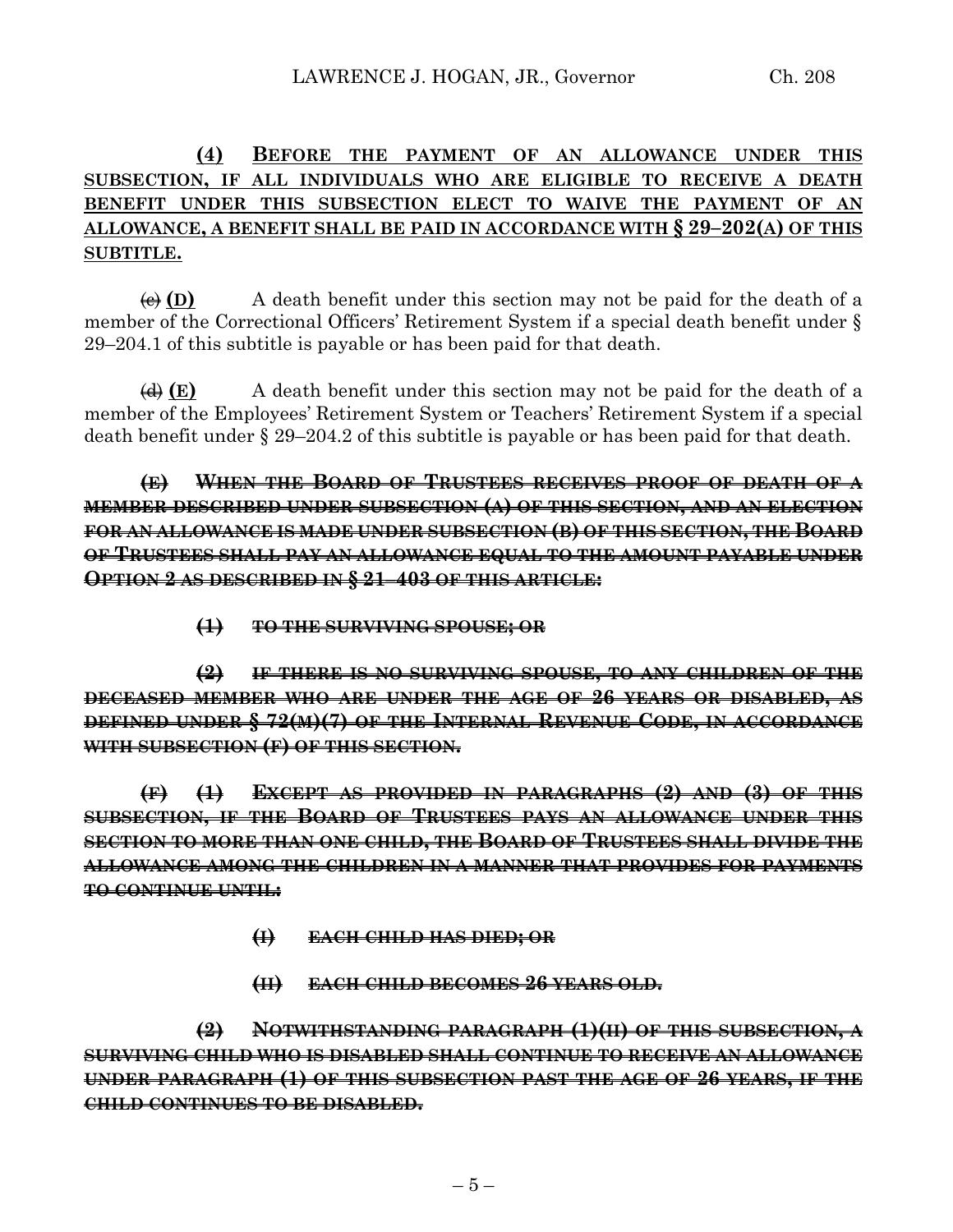**(3) (I) IF A SURVIVING CHILD RECEIVING AN ALLOWANCE UNDER PARAGRAPH (1) OF THIS SUBSECTION IS DISABLED, AS DEFINED UNDER § 72(M)(7) OF THE INTERNAL REVENUE CODE, THE BOARD OF TRUSTEES SHALL PAY TO THE DISABLED SURVIVING CHILD AN ALLOWANCE EQUAL TO THE TOTAL OF THE ALLOWANCES PAID UNDER PARAGRAPH (1) OF THIS SUBSECTION AFTER:**

**1. ALL OTHER NONDISABLED SURVIVING CHILDREN**

**HAVE DIED; OR**

**2. THE YOUNGEST NONDISABLED SURVIVING CHILD BECOMES 26 YEARS OLD.**

**(II) IF MORE THAN ONE SURVIVING CHILD IS DISABLED, AS DEFINED UNDER § 72(M)(7) OF THE INTERNAL REVENUE CODE, THE RETIREMENT ALLOWANCE PAYABLE UNDER SUBPARAGRAPH (I) OF THIS PARAGRAPH SHALL BE DIVIDED EQUALLY AMONG THE DISABLED CHILDREN.**

**(G) BEFORE THE PAYMENT OF AN ALLOWANCE UNDER THIS SECTION, IF ALL INDIVIDUALS WHO ARE ELIGIBLE TO RECEIVE A DEATH BENEFIT UNDER THIS SECTION ELECT TO WAIVE THE PAYMENT OF AN ALLOWANCE, A BENEFIT SHALL BE PAID IN ACCORDANCE WITH § 29–202(A) OF THIS SUBTITLE.**

29–206.

(a) This section applies to **[**the surviving spouse of**]** an individual who died while employed as a member **[**of**]**:

(1) **(I) OF** the Employees' Pension System;

**[**(2)**] (II) OF** the Teachers' Pension System; or

**[**(3)**] (III) OF** the Local Fire and Police System, if the member had not transferred from the Employees' Retirement System**; AND**

**(2) (I) WHO WAS ELIGIBLE TO RETIRE;**

- **(II) WHO HAD AT LEAST 25 YEARS OF ELIGIBILITY SERVICE; OR**
- **(III) WHO:**

**1. WAS NOT SUBJECT TO THE REFORMED CONTRIBUTORY PENSION BENEFIT AND WAS AT LEAST 55 YEARS OLD WITH AT LEAST 15 YEARS OF ELIGIBILITY SERVICE; OR**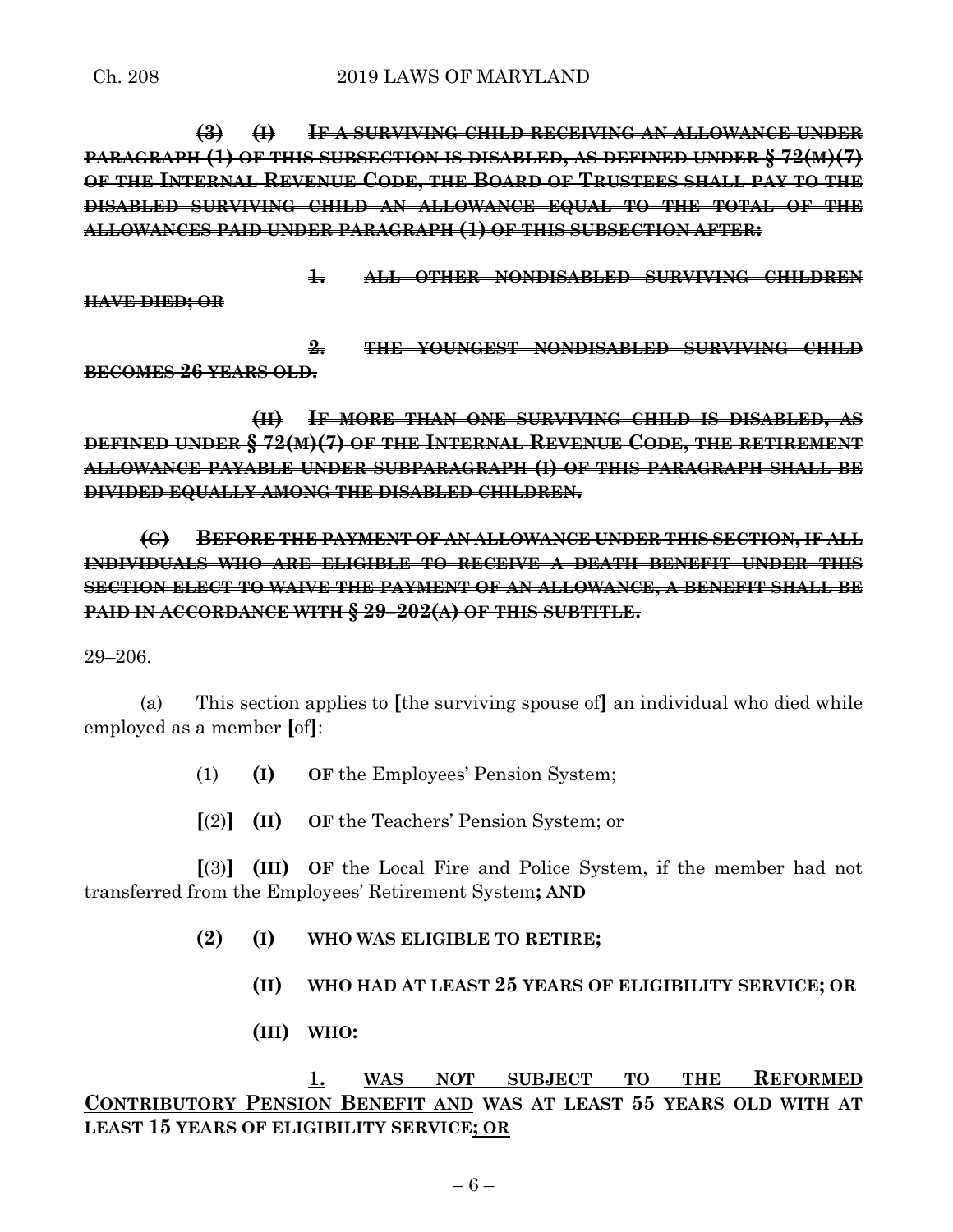# **2. WAS SUBJECT TO THE REFORMED CONTRIBUTORY PENSION BENEFIT AND WAS AT LEAST 60 YEARS OLD WITH AT LEAST 15 YEARS OF ELIGIBILITY SERVICE**.

(b) Except as provided in subsection  $\overline{\Theta}$  (D) of this section, a **MEMBER'S** surviving spouse**, CHILD UNDER THE AGE OF 26 YEARS, OR DISABLED CHILD** may elect to receive one of the following**, IN ACCORDANCE WITH SUBSECTIONS (D) THROUGH (F) OF THIS SECTION**:

(1) the death benefit under § 29–202 of this subtitle; or

(2) an allowance equal to the amount payable under Option 2 as described in § 21–403 of this article**[**, if:

- (i) the spouse is the sole primary designated beneficiary; and
- (ii) the member:
	- 1. was eligible to retire;
	- 2. had at least 25 years of eligibility service; or
	- 3. was at least 55 years old with at least 15 years of eligibility

service**]**.

**(C) (1) EXCEPT AS PROVIDED IN SUBSECTION (D) OF THIS SECTION, WHEN THE BOARD OF TRUSTEES RECEIVES PROOF OF A DEATH OF A MEMBER DESCRIBED UNDER SUBSECTION (A) OF THIS SECTION AND THERE IS NO SURVIVING SPOUSE, A CHILD UNDER THE AGE OF 26 YEARS OR A DISABLED CHILD OF THE MEMBER MAY ELECT TO RECEIVE AN ALLOWANCE IN ACCORDANCE WITH THIS SUBSECTION.**

**(2) IF AN ELECTION IS MADE UNDER PARAGRAPH (1) OF THIS SUBSECTION, THE BOARD OF TRUSTEES SHALL PAY, IN ACCORDANCE WITH PARAGRAPH (3) OF THIS SUBSECTION, AN ALLOWANCE EQUAL TO 50% OF THE BASIC ALLOWANCE THE MEMBER WAS ELIGIBLE TO RECEIVE UNDER DIVISION II OF THIS ARTICLE TO ANY CHILDREN OF THE DECEASED MEMBER WHO ARE UNDER THE AGE OF 26 YEARS OR DISABLED, AS DEFINED UNDER § 72(M)(7) OF THE INTERNAL REVENUE CODE.**

**(3) (I) EXCEPT AS PROVIDED IN SUBPARAGRAPHS (II) AND (III) OF THIS PARAGRAPH, IF THE BOARD OF TRUSTEES PAYS AN ALLOWANCE UNDER THIS SUBSECTION TO MORE THAN ONE CHILD, THE BOARD OF TRUSTEES SHALL DIVIDE**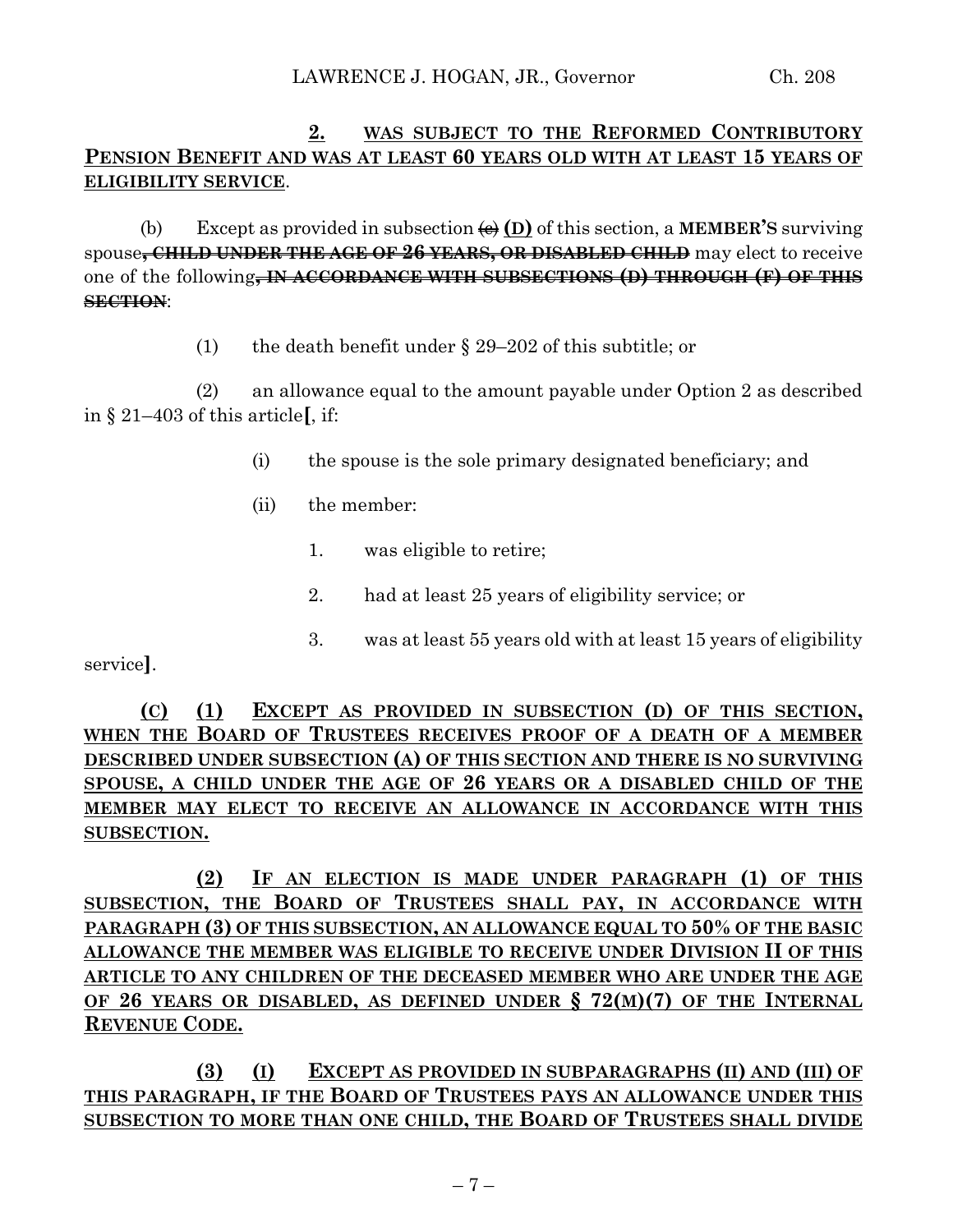**THE ALLOWANCE AMONG THE CHILDREN IN A MANNER THAT PROVIDES FOR PAYMENTS TO CONTINUE UNTIL:**

## **1. EACH CHILD HAS DIED; OR**

## **2. EACH CHILD BECOMES 26 YEARS OLD.**

**(II) NOTWITHSTANDING SUBPARAGRAPH (I)2 OF THIS PARAGRAPH, A SURVIVING CHILD WHO IS DISABLED SHALL CONTINUE TO RECEIVE AN ALLOWANCE UNDER SUBPARAGRAPH (I) OF THIS PARAGRAPH PAST THE AGE OF 26 YEARS, IF THE CHILD CONTINUES TO BE DISABLED.**

**(III) 1. IF A SURVIVING CHILD RECEIVING AN ALLOWANCE UNDER SUBPARAGRAPH (I) OF THIS PARAGRAPH IS DISABLED, AS DEFINED UNDER § 72(M)(7) OF THE INTERNAL REVENUE CODE, THE BOARD OF TRUSTEES SHALL PAY TO THE DISABLED SURVIVING CHILD AN ALLOWANCE EQUAL TO THE TOTAL OF THE ALLOWANCES PAID UNDER SUBPARAGRAPH (I) OF THIS PARAGRAPH AFTER:**

**A. ALL OTHER NONDISABLED SURVIVING CHILDREN HAVE DIED; OR**

**B. THE YOUNGEST NONDISABLED SURVIVING CHILD BECOMES 26 YEARS OLD.**

**2. IF MORE THAN ONE SURVIVING CHILD IS DISABLED, AS DEFINED UNDER § 72(M)(7) OF THE INTERNAL REVENUE CODE, THE RETIREMENT ALLOWANCE PAYABLE UNDER SUBSUBPARAGRAPH 1 OF THIS SUBPARAGRAPH SHALL BE DIVIDED EQUALLY AMONG THE DISABLED CHILDREN.**

**(4) BEFORE THE PAYMENT OF AN ALLOWANCE UNDER THIS SUBSECTION, IF ALL INDIVIDUALS WHO ARE ELIGIBLE TO RECEIVE A DEATH BENEFIT UNDER THIS SUBSECTION ELECT TO WAIVE THE PAYMENT OF AN ALLOWANCE, A BENEFIT SHALL BE PAID IN ACCORDANCE WITH § 29–202(A) OF THIS SUBTITLE.**

 $\overline{\Theta}$  (D) A death benefit under this section may not be paid for the death of a member of the Employees' Pension System or Teachers' Pension System if a special death benefit under § 29–204.2 of this subtitle is payable or has been paid for that death.

**(D) WHEN THE BOARD OF TRUSTEES RECEIVES PROOF OF DEATH OF A MEMBER DESCRIBED UNDER SUBSECTION (A) OF THIS SECTION, AND AN ELECTION FOR AN ALLOWANCE IS MADE UNDER SUBSECTION (B) OF THIS SECTION, THE BOARD**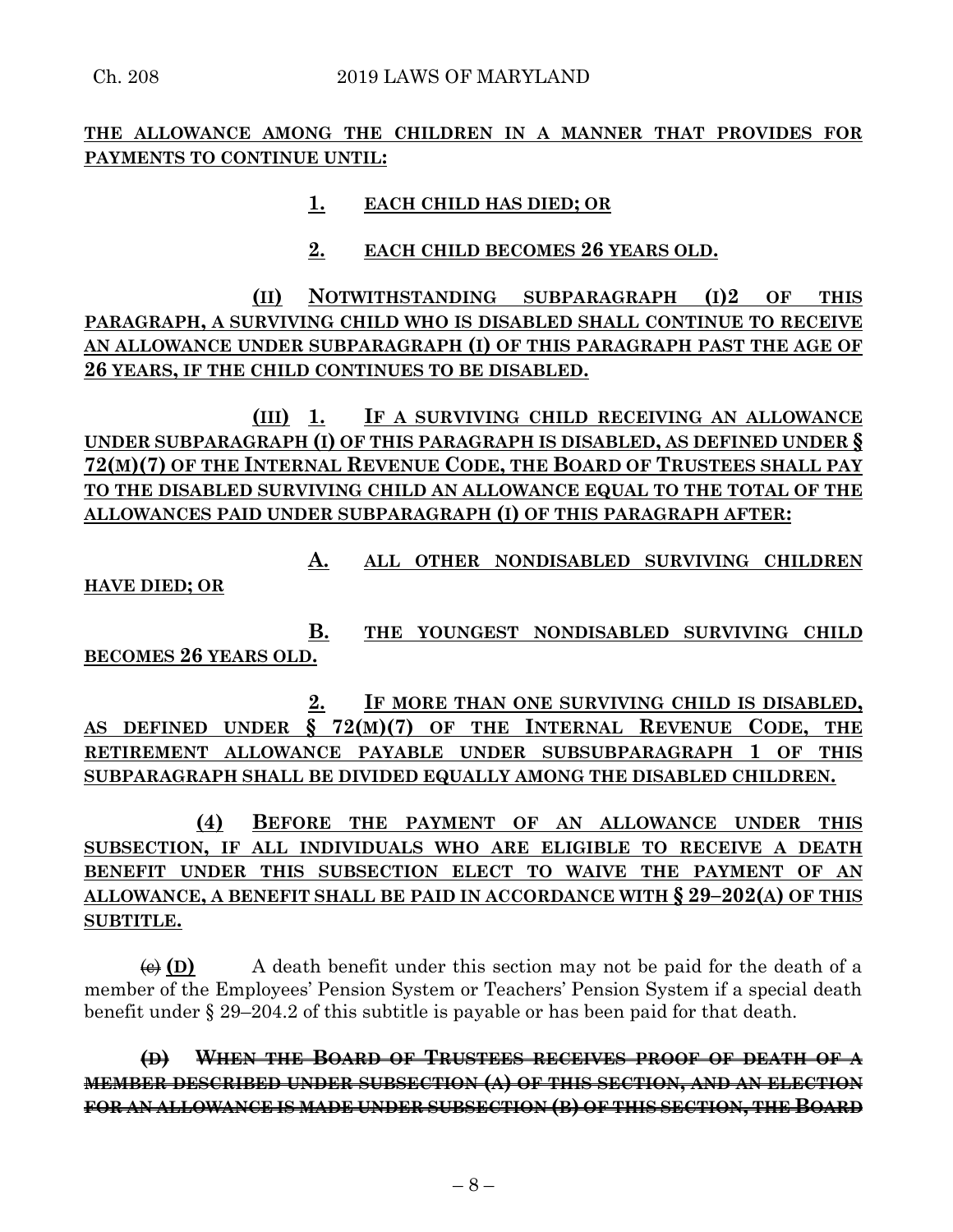**OF TRUSTEES SHALL PAY AN ALLOWANCE EQUAL TO THE AMOUNT PAYABLE UNDER OPTION 2 AS DESCRIBED IN § 21–403 OF THIS ARTICLE:**

**(1) TO THE SURVIVING SPOUSE; OR**

**(2) IF THERE IS NO SURVIVING SPOUSE, TO ANY CHILDREN OF THE DECEASED MEMBER WHO ARE UNDER THE AGE OF 26 YEARS OR DISABLED, AS DEFINED UNDER § 72(M)(7) OF THE INTERNAL REVENUE CODE, IN ACCORDANCE WITH SUBSECTION (E) OF THIS SECTION.**

**(E) (1) EXCEPT AS PROVIDED IN PARAGRAPHS (2) AND (3) OF THIS SUBSECTION, IF THE BOARD OF TRUSTEES PAYS AN ALLOWANCE UNDER THIS SECTION TO MORE THAN ONE CHILD, THE BOARD OF TRUSTEES SHALL DIVIDE THE ALLOWANCE AMONG THE CHILDREN IN A MANNER THAT PROVIDES FOR PAYMENTS TO CONTINUE UNTIL:**

- **(I) EACH CHILD HAS DIED; OR**
- **(II) EACH CHILD BECOMES 26 YEARS OLD.**

**(2) NOTWITHSTANDING PARAGRAPH (1)(II) OF THIS SUBSECTION, A SURVIVING CHILD WHO IS DISABLED SHALL CONTINUE TO RECEIVE AN ALLOWANCE UNDER PARAGRAPH (1) OF THIS SUBSECTION PAST THE AGE OF 26 YEARS, IF THE CHILD CONTINUES TO BE DISABLED.**

**(3) (I) IF A SURVIVING CHILD RECEIVING AN ALLOWANCE UNDER PARAGRAPH (1) OF THIS SUBSECTION IS DISABLED, AS DEFINED UNDER § 72(M)(7) OF THE INTERNAL REVENUE CODE, THE BOARD OF TRUSTEES SHALL PAY TO THE DISABLED SURVIVING CHILD AN ALLOWANCE EQUAL TO THE TOTAL OF THE ALLOWANCES PAID UNDER PARAGRAPH (1) OF THIS SUBSECTION AFTER:**

**1. ALL OTHER NONDISABLED SURVIVING CHILDREN**

**HAVE DIED; OR**

**2. THE YOUNGEST NONDISABLED SURVIVING CHILD BECOMES 26 YEARS OLD.**

**(II) IF MORE THAN ONE SURVIVING CHILD IS DISABLED, AS DEFINED UNDER § 72(M)(7) OF THE INTERNAL REVENUE CODE, THE RETIREMENT ALLOWANCE PAYABLE UNDER SUBPARAGRAPH (I) OF THIS PARAGRAPH SHALL BE DIVIDED EQUALLY AMONG THE DISABLED CHILDREN.**

**(F) BEFORE THE PAYMENT OF AN ALLOWANCE UNDER THIS SECTION, IF ALL INDIVIDUALS WHO ARE ELIGIBLE TO RECEIVE A DEATH BENEFIT UNDER THIS**